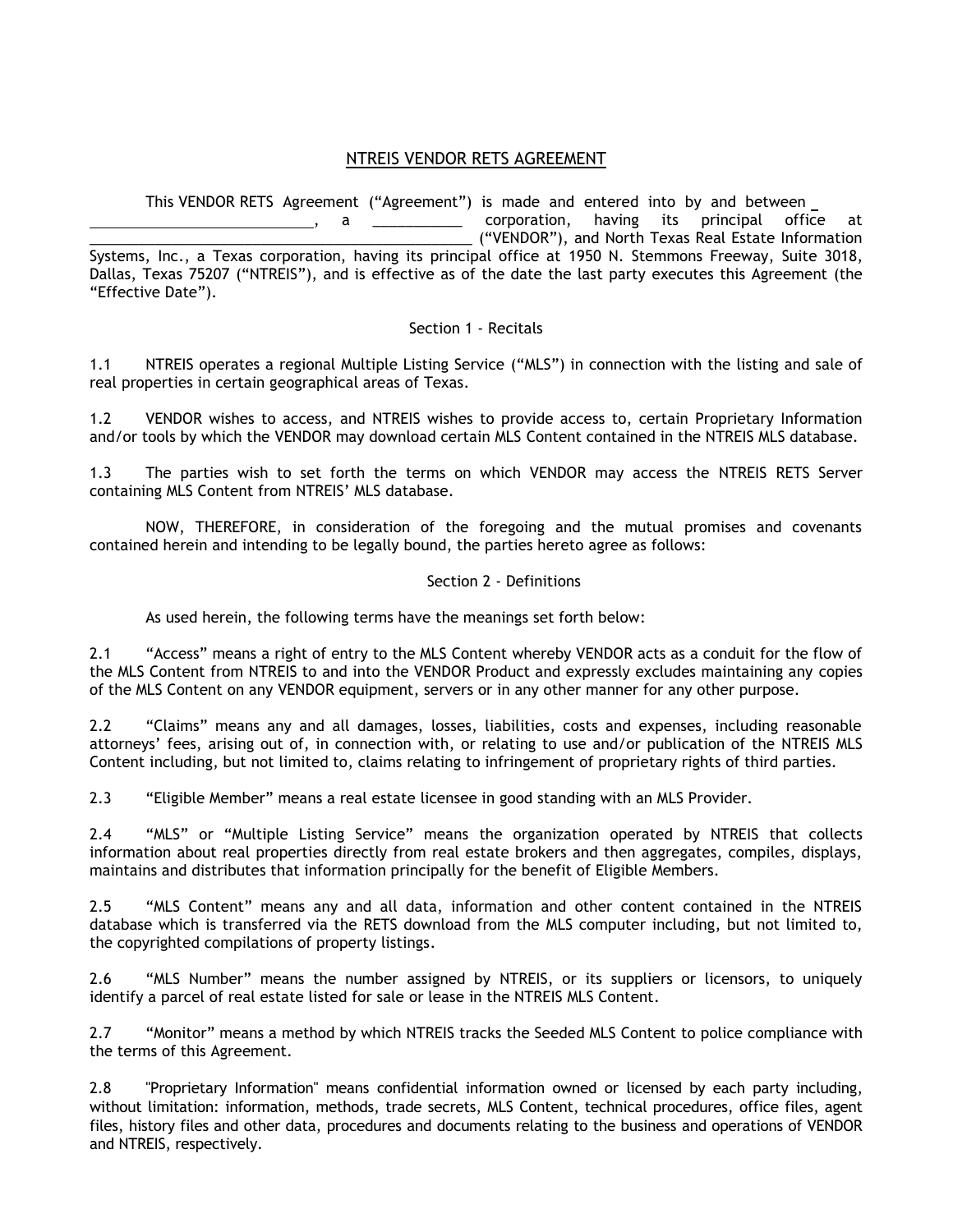2.9 "RETS" means the Real Estate Transaction Standard for the electronic transmission of real estate information developed by the National Association of REALTORS® and the RETS Working Group to establish standardized procedures therefore.

2.10 "RETS Server" means NTREIS' server configured in accordance with RETS located at the corporate offices of NTREIS.

2.11 "Rules" means NTREIS' Multiple Listing Service Rules and Regulations, as amended from time to time, and available at all times on NTREIS' web site *www.ntreis.net*.

2.12 "MLS Provider" means a local Association of REALTORS® that is a shareholder of NTREIS providing MLS Services via the MLS in accordance with the NTREIS Bylaws and Rules.

2.13 "Seed" means a method by which NTREIS may code the MLS Content such that its access, use and integration can be monitored.

2.14 "Staff" means licensed and non-licensed employees of a VENDOR Customer.

2.15 "Term" means the period of time this Agreement is in full force and effect.

2.16 "Terms of Use" means a written set of requirements and restrictions relating to a User's usage of the VENDOR's Product which has been approved by NTREIS.

2.17 "User" means any individual who uses any VENDOR Product, including real estate brokers, agents, Staff and members of the general public pursuant to authorization granted either in an online Terms of Use agreement or a written contract which the User has accepted or is deemed to have accepted.

2.18 "VENDOR Access Billing and Collection Schedule" means the requirements, terms, and provisions set forth on the attached VENDOR Access Billing and Collection Schedule.

2.19 "VENDOR Customer" means an Eligible Member who enters into a VENDOR Customer License Contract.

2.20 "VENDOR Customer License Contract" means the agreement which a VENDOR provides to a VENDOR Customer for the sale or use of the VENDOR Product.

2.21 "VENDOR Product" means the products and/or services as more particularly described on the Products and Services Description Schedule attached hereto and made a part hereof.

#### Section 3 – License and Restrictions and Conditions

3.1 License: Subject to the terms and conditions of this Agreement, NTREIS hereby grants to VENDOR a non-exclusive, non-transferable license to Access and download from NTREIS' MLS database, certain MLS Content for the sole purpose of incorporating that MLS Content into the VENDOR Product. VENDOR hereby acknowledges and agrees that NTREIS is not directly supplying any software, programming assistance or tangible property of any kind in connection with such license and, if needed, VENDOR must obtain such items at VENDOR's sole cost and expense.

3.2 Restrictions on Third Parties: The MLS Content shall only be Accessed by VENDOR and used by VENDOR Customers and their authorized Users and not by any affiliates, parent organization, subsidiaries, corporate partners, consultants, shareholders, agents, third parties or any unauthorized person(s) within or outside its organization unless prior written authorization is first obtained from NTREIS, which authorization may be withheld or conditioned as NTREIS, in its sole discretion, shall determine.

3.3 Restrictions Respecting NTREIS Membership Status: VENDOR shall verify that each VENDOR Customer is an Eligible Member. VENDOR acknowledges that any VENDOR Customer who is no longer an Eligible Member, or whose status with NTREIS is designated as inactive is deemed to be a third party and therefore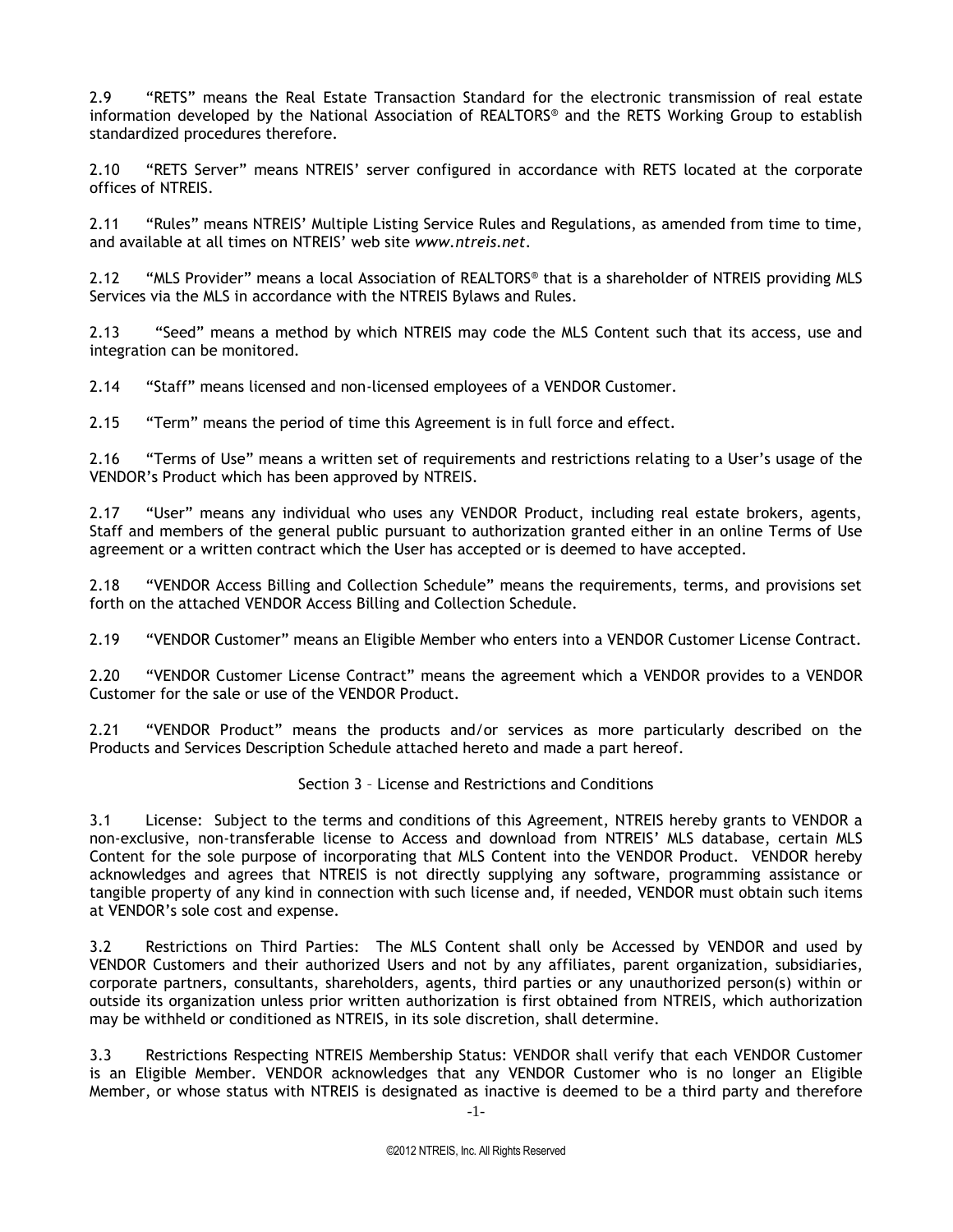shall not be granted Access to the MLS Content from the RETS Server. VENDOR acknowledges and agrees to authenticate each VENDOR Customer each and every time a VENDOR Customer shall Access the RETS Server.

3.4 Restrictions on Use: Except as provided in Sections 3.1 and 3.2 hereof, VENDOR shall not use, resell, reconfigure, reverse engineer, or sublicense any MLS Content, in any form or format whatsoever, for any purpose including, but not limited to, incorporation into any other VENDOR Product and/or service, unless prior written authorization is first obtained from NTREIS, which authorization may be withheld or conditioned as NTREIS, in its sole discretion, shall determine.

3.5 Rules: VENDOR shall design the VENDOR Product so that it complies with the NTREIS MLS Rules and Regulations and with the established policies of the National Association of REALTORS® adopted by NTREIS.

3.6. Restrictions on Users: If the VENDOR Product is an electronic or online product, VENDOR shall design the VENDOR Product to include Terms of Use and the appropriate privacy policy or privacy statement.

3.7 Disclaimers on Reports: VENDOR shall design the VENDOR Product so that any report or printout generated therefrom and displaying the MLS Content shall also display the following disclaimer: *"We do not independently verify the currency, completeness, accuracy or authenticity of the data contained herein. The data may be subject to transcription and transmission errors. Accordingly, the data is provided on an 'as is, as available' basis only."*

3.8 Pre-Conditions to MLS Content Access:

3.8.1 VENDOR Customer License Contract: VENDOR shall not make the MLS Content available to any VENDOR Customer without first obtaining the signature of the VENDOR Customer on a prescribed form of VENDOR Customer License Contract authorized by NTREIS. VENDOR shall include in the VENDOR Customer License Contract the following clauses, when and where applicable:

3.8.1.1 A disclaimer regarding the MLS Content that it is sourced from public, publicly available or non-public documents, is provided on an "as is, as available" basis and the data supplier does not make any warranties, express or implied, including without limitation, those of merchantability and fitness for a particular purpose, nor is the VENDOR's data supplier responsible for errors or omissions.

3.8.1.2 VENDOR Customer assumes sole responsibility for all use by the general public of the VENDOR Product including the liability and responsibility for any and all claims, demands, losses, damages, liabilities, costs, charges and expenses, including reasonable attorneys' fees, arising out of the general public's use of the VENDOR Product. VENDOR Customer shall indemnify VENDOR and its suppliers or licensors with respect thereto. Any use of the VENDOR Product by VENDOR Customer and/or the general public pursuant to this Agreement shall be at its own risk and VENDOR and its suppliers or licensors shall not be responsible for any errors or omissions.

3.8.1.3 VENDOR Customer shall comply with all applicable privacy, data security, best practices and all other laws, rules and regulation relevant to VENDOR Customer's business model, including but not limited to, the Gramm Leach Bliley Act, the Final Rules promulgated by the Federal Trade Commission in furtherance of the Gramm Leach Bliley Act, the Telephone Consumer Protection Act of 1991, as amended, the Fair and Accurate Credit Transactions Act, federal do-not-call laws, various state do-not-call laws, and the CAN-SPAM Act.

## Section 4 - Vendor Access to MLS Content

4.1 Data Access: VENDOR shall have access to the MLS Content by way of the RETS Server during the Term commencing within two (2) business days after the Effective Date.

-2- 4.2 Security of the MLS Content: The MLS Content is owned by NTREIS. VENDOR shall safeguard and maintain protection of the MLS Content by generally accepted technology safeguards. Use of the MLS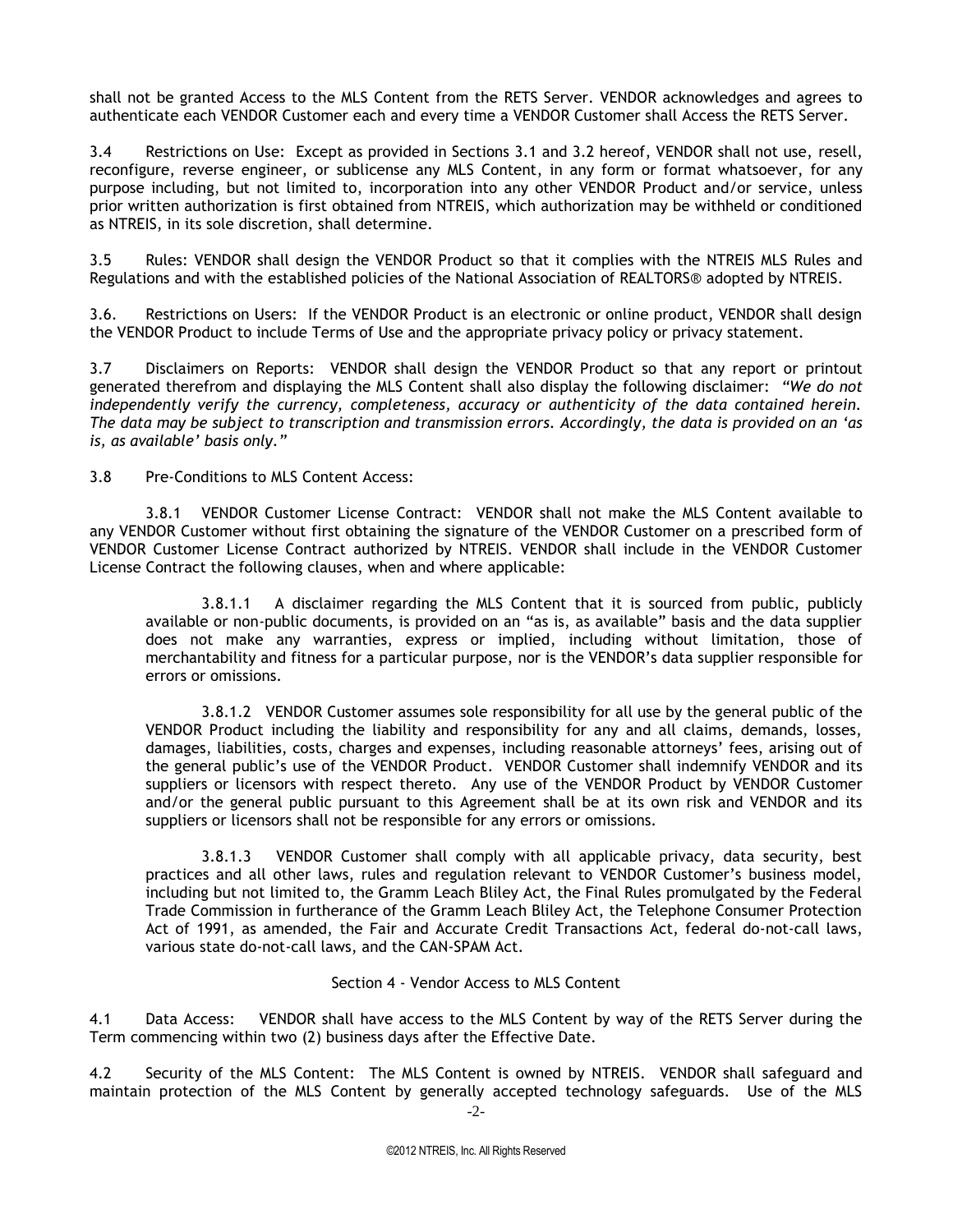Content by any other person or entity other than as contemplated herein, shall be considered theft and misappropriation of NTREIS property. VENDOR shall be liable for any consequences, damages or injuries that may result from unauthorized disclosure of MLS Content, whether intentional, negligent or inadvertent, including but not limited to immediate termination of this Agreement and loss of the data feed of MLS Content. VENDOR acknowledges that NTREIS may Seed the MLS Content and undertake monitoring on a random basis in aid of detecting any violation of the security of the MLS Content.

4.3 Acknowledgment: The parties acknowledge that circumstances beyond NTREIS' control may, on occasion, arise and delay delivery of the MLS Content, in which case, NTREIS will deliver the MLS Content as soon as reasonably practicable; however, NTREIS shall have no liability for any such delay.

#### Section 5 - Set-Up Costs

VENDOR shall provide its own hardware, software, and bear its own programming, technology and methodology expenses, if any, together with all sales and distribution expenses relating to the VENDOR Product, and/or the flow of MLS Content through it into the VENDOR Product and shall provide for all telecommunications needs in order to facilitate Access to the MLS Content.

#### Section 6 - Data Problems/Quality Control

During the Term, each party agrees to inform the other party, in writing, by facsimile or electronic mail, of omitted, erroneous, or misapplied MLS Content within twenty (20) days of discovery of such omissions, errors or misapplications and shall include the physical address, city, state, zip code and MLS Number. Each party agrees to include such omission or delete such erroneous or misapplied MLS Content within the earliest possible time frame.

## Section 7 - Ownership

Nothing herein contained shall constitute a transfer of title to the MLS Content. Without limiting the generality of the foregoing sentence, VENDOR hereby acknowledges and agrees that NTREIS owns all rights, title, interest in and to the MLS Content and all copyrights and renewals thereof, heretofore or hereafter secured therein and that VENDOR shall have no right to retain or use any MLS Content except as provided herein. VENDOR acknowledges that the MLS Content provided hereunder is Proprietary Information of NTREIS and/or its associates, MLS Providers, suppliers or licensors. VENDOR acknowledges that the MLS Content is a valuable commercial product, the development of which has involved the expenditure of substantial time and money by NTREIS and/or its suppliers, MLS Providers, associates or licensors. All publication, dissemination and other rights in and to the MLS Content licensed hereunder are reserved for NTREIS and/or its suppliers, MLS Providers, associates or licensors in all languages, formats and media throughout the world for the sole and exclusive use or any other disposition by NTREIS and/or its suppliers, MLS Providers, associates or licensors, their respective assignees or grantees at any time and from time to time without obligation or liability to VENDOR.

## Section 8 - Term and Termination.

8.1 Term: The initial Term shall commence on the Effective Date and terminate on the 31<sup>st</sup> day of December of the year of the Effective Date; and thereafter, the Term shall be automatically renewed for additional one (1) year Terms unless either party shall notify the other party of its intention to terminate this Agreement, in writing, sixty (60) days prior to the end of the initial Term or any renewal Term, as applicable.

8.2 Event of Default: At any time following the occurrence of an Event of Default described in this Section 8, this Agreement shall be terminated without further notice or other action.

8.3 NTREIS Termination Rights: NTREIS may terminate this Agreement upon the occurrence of any one of the following Events of Default: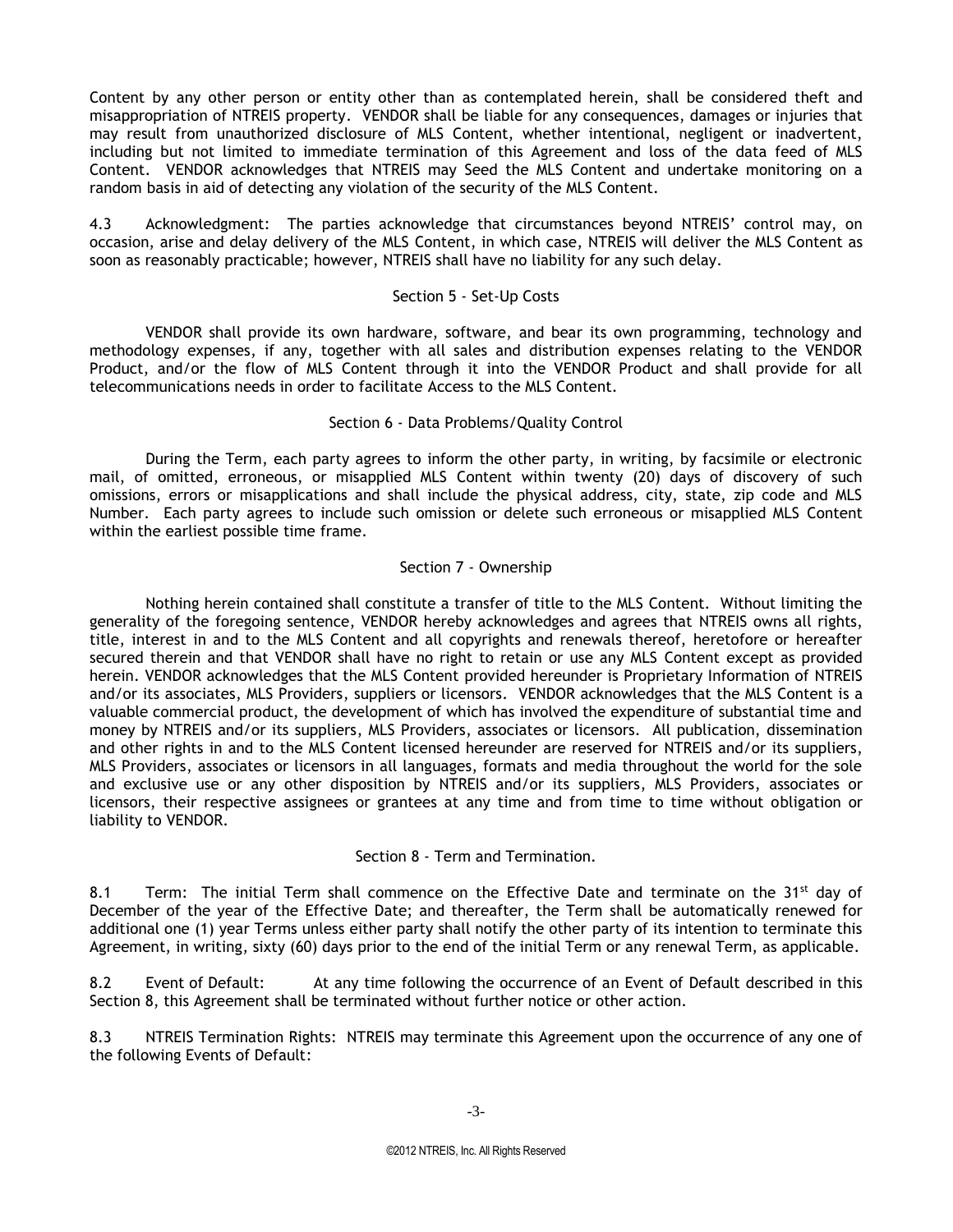8.3.1 Immediately upon the conclusion of NTREIS, in its good faith judgment on information reviewed, that a violation by VENDOR of any of the restrictions set forth in Section 3 has occurred.

8.3.2 Failure of VENDOR to pay an invoice of NTREIS by credit card upon submission of the credit card charge by NTREIS to the credit card company, in which event NTREIS shall terminate the data feed of MLS Content.

8.3.3 Failure of VENDOR to perform any of its obligations under this Agreement and such failure continues for ten (10) days after written notice to VENDOR.

8.3.4 A filing by or against VENDOR of a proceeding under any bankruptcy, debtor relief laws, or similar laws unless such proceeding is dismissed within thirty (30) days after filing.

8.3.5 Upon the insolvency of VENDOR or admission by VENDOR that it is unable to pay its debts and expenses.

8.3.6 Upon the making by VENDOR of an assignment of a material portion of its assets for the benefit of creditors.

8.4 VENDOR Termination Rights: VENDOR may terminate this Agreement:

8.4.1 Upon breach by NTREIS in failing to provide Access to the MLS Content as contemplated by the parties herein, if such failure continues for thirty (30) days after written notice to NTREIS.

8.4.2 Upon the termination of the business of VENDOR.

8.4.3 A filing by or against NTREIS of a proceeding under any bankruptcy, debtor relief laws, or similar laws unless such proceeding is dismissed within thirty (30) days after filing.

8.4.4 Upon the insolvency of NTREIS.

8.4.5 Upon the making by NTREIS of an assignment of a material portion of its assets for the benefit of creditors.

8.5 Termination: Upon any termination of this Agreement, the following action will occur:

8.5.1 NTREIS shall cease to provide Access to the MLS Content to VENDOR.

8.5.2 VENDOR shall delete the MLS Content from its files and systems and from all VENDOR Products, and certify to NTREIS, in writing, within thirty (30) days following termination of this Agreement, that deletion of the MLS Content has occurred.

Section 9 – Compliance and Consequences Of Non-Compliance

9.1 Compliance: VENDOR agrees to use the MLS Content lawfully and agrees that it will perform its obligations hereunder in accordance with all applicable laws, rules and regulations now or hereafter in effect.

9.2 Consequences of Non-Compliance: At any time that NTREIS has a good faith reason to believe VENDOR or VENDOR Customers or Users are in violation of the terms of this Agreement or any law or regulation, NTREIS may, in its sole discretion, interrupt, discontinue or terminate Access by VENDOR or any VENDOR Customers or Users, as the case may be, to the MLS Content. Any withholding of the MLS Content for non-compliance shall not impact or in any way alter NTREIS' rights under this Agreement.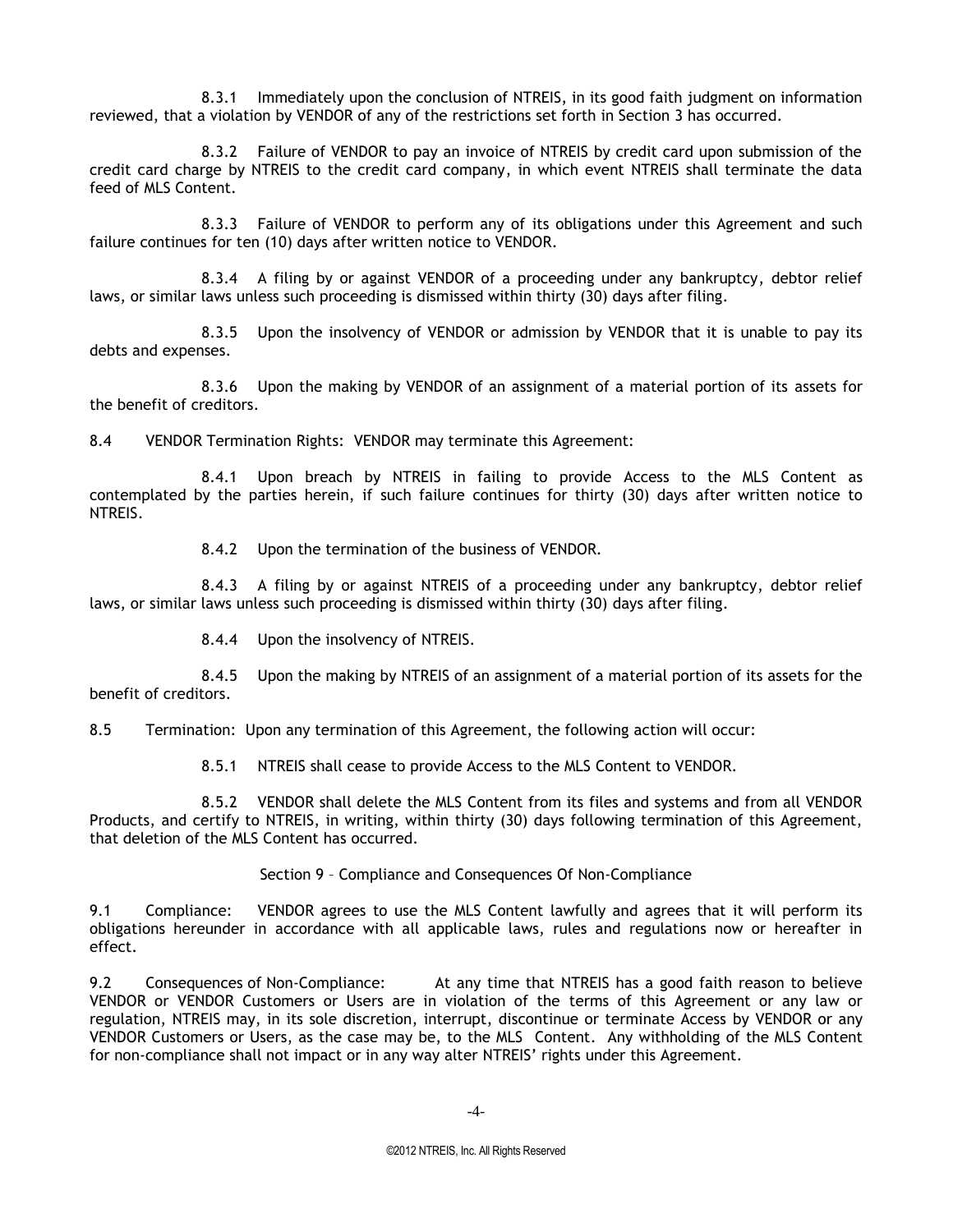9.3 Suspension: VENDOR specifically understands that the MLS Content may be Seeded and Monitored by NTREIS and NTREIS hereby reserves the right to suspend or immediately terminate this Agreement upon notice to VENDOR pending investigation of any evidence or allegations that either VENDOR has breached the terms and conditions of this Agreement or VENDOR Customers have breached the terms and conditions of the VENDOR Customer License Contract or that governmental rules, regulations or statutes may interfere with the parties' performance of this Agreement. Promptly upon notification from NTREIS that a VENDOR Customer has breached its VENDOR Customer License Contract with VENDOR, VENDOR shall suspend and/or terminate its VENDOR Customer License Contract with such VENDOR Customer or be subject to suspension and/or termination in accordance with the terms and conditions of this Agreement.

#### Section 10 – Warranties and Covenants

10.1 NTREIS hereby warrants and covenants as follows:

10.1.1 The MLS Content will be as current and complete as commercially reasonable using the source data, compilation and data processing methods standard for the industry employed in the ordinary course of business; however, neither NTREIS nor its suppliers, MLS Providers, associates or licensors make any warranties, express or implied, including, without limitation, those of merchantability or fitness for a particular purpose, with respect to the MLS Content. NTREIS does not warrant that the MLS Content is errorfree, nor that it will meet VENDOR's requirements, nor that any electronic transmission thereof will operate in an error free manner.

10.2 VENDOR hereby warrants and covenants as follows:

10.2.1 VENDOR shall comply, in all respects, with the provisions of this Agreement, the Rules, and any and all conditions, requirements or restrictions established by NTREIS with respect to use or publication of the MLS Content.

10.2.2 VENDOR hereby acknowledges receipt of a copy of the Rules. VENDOR shall comply, in all respects, with the Rules, including, but not limited to, the Rules concerning confidential information, lockbox reference, vacancy of property, showing instructions, other forms of advertising and rules regarding the display of active listing data on the Internet or otherwise.

#### Section 11 - Limitation of Liability

11.1 General Limitation of Liability: Neither NTREIS nor any of its suppliers, MLS Providers, associates or licensors who provide any MLS Content or information to NTREIS shall be liable for any Claims including, without limitation, any consequential, incidental, special, or exemplary damages which may arise, whether now or in the future, with regard to the accuracy, authenticity or completeness of the MLS Content or with regard to information which NTREIS may collect, report, compile, publish or disseminate, regardless of form, whether those Claims arise from any act or omission of NTREIS or any supplier, MLS Provider, associate or licensor of data or information to NTREIS, including, without limitation, their respective ordinary or gross negligence. Any reliance upon the MLS Content by VENDOR, VENDOR Customers or any Users shall be at their own risk.

11.2 Indirect and Incidental Limitation of Liability: NTREIS is not liable to VENDOR or VENDOR Customers or any User for lost profits, lost savings, indirect, incidental, consequential or special damages of any type whatsoever or for loss of use of the MLS Content, loss of any MLS Content or the cost of recovering such MLS Content, the cost of any substitute data, claims by third parties, or for other similar claims arising out of or in any manner relating to this Agreement, the MLS Content or the VENDOR Product, whether under a contract, tort or any theory of liability, even if either party is aware of the possibility of such damages.

#### Section 12 - Dispute Resolution

The parties agree to use the alternative dispute resolution procedure set forth herein as the sole means of resolving any disputes arising out of this Agreement and the rights and obligations of the parties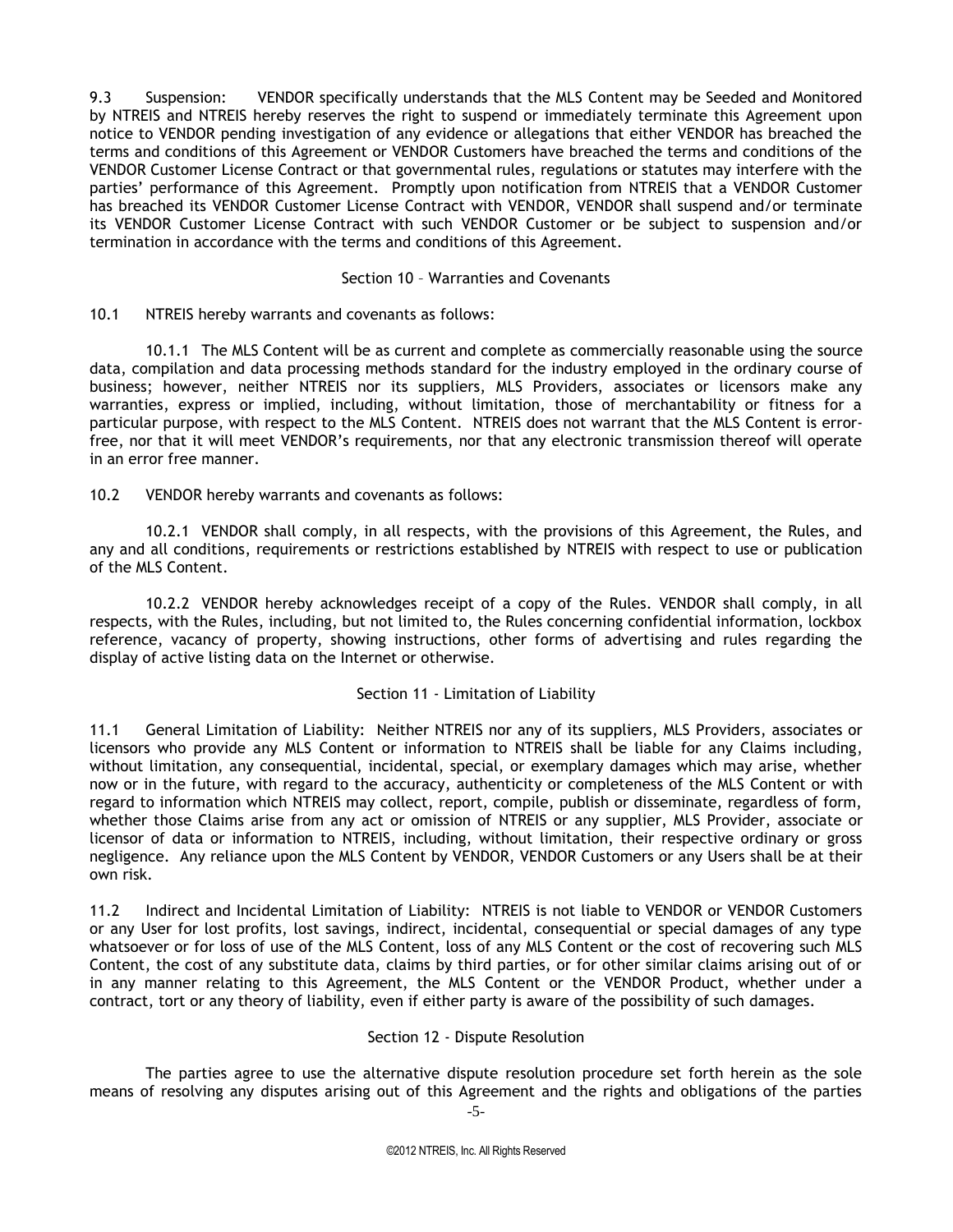hereunder, except where equitable remedies are the only means of effectively protecting the injured party. Consequently, the parties will attempt in good faith to resolve any dispute arising out of or relating to this Agreement promptly and initially by senior executives of the parties in the following manner: If a dispute should arise, a senior officer of each of VENDOR and NTREIS shall meet within seven (7) days of written notification of the dispute at a location to be selected by the parties to attempt to resolve the dispute. If no resolution of the dispute occurs at this meeting, the two officers shall, within seven (7) days of said meeting, refer the matter to the next highest level of senior management for each party, which senior executives shall have the authority to settle the dispute. The referring officers shall promptly prepare and exchange memoranda stating the issues in dispute and each other's position on the merits, summarizing the negotiations which have taken place and attaching relevant documents. The senior executives shall meet as soon as practicable, but in no event later than fourteen (14) days after the matter has been referred to them, the initial meeting occurring at a location to be selected by the parties. Subsequent meetings, if required, shall be rotated between each senior executive's place of business or at any other mutually agreeable location. If the senior executives are unable to resolve the dispute within forty-five (45) days of their receipt of the matter for resolution, and either or both are unwilling to continue negotiations, each party may pursue any and all remedies available to it at law or in equity.

#### Section 13 - Assignment

Neither this Agreement nor any of the rights, interest or obligations hereunder may be assigned by VENDOR without the prior written consent of NTREIS, which consent may be withheld in its sole and absolute discretion. Change of ownership of VENDOR constitutes an assignment pursuant to this provision.

#### Section 14 - Injunctive Relief

VENDOR hereby acknowledges that the MLS Content has been developed and created at great time and expense and that NTREIS has a proprietary interest therein. VENDOR further acknowledges that NTREIS may suffer great harm if VENDOR misappropriates the MLS Content or Access to the MLS Content. Accordingly, VENDOR agrees to take reasonable precautions to prevent the unauthorized Access to and misuse of the MLS Content. NTREIS may seek injunctive or other equitable relief against the breach or threatened breach of this Agreement in addition to any other legal remedies which may be available.

#### Section 15 - Notice

All notices and other communications hereunder shall be in writing and shall be (a) personally delivered, (b) transmitted by first-class mail, postage prepaid, (c) sent by Federal Express or similar accountable delivery service or (d) transmitted by confirmed facsimile, in each case addressed to the party to whom notice is being given at its address as set forth above or at such other address as may hereafter be designated in writing by that party. All such notices or other communications shall be deemed to have been given on (i) the date received if delivered personally, (ii) three (3) business days after the date of posting if delivered by mail, (iii) the date of receipt, if delivered by Federal Express or similar accountable delivery service or (iv) the date of transmission if delivered by telecopy. A copy of all notices to NTREIS shall be furnished to Jerome L. Prager, Esq., Prager & Miller, P.C., 14911 Quorum Drive, Suite 320, Dallas, Texas 75254

#### Section 16 - Confidentiality

16.1 General Confidentiality. Unless VENDOR proves conclusively to the contrary by a preponderance of the evidence that certain material is not encompassed by this Agreement, all material accessed by, or disclosed to VENDOR pursuant to this Agreement by NTREIS, its MLS Providers or its vendors, shall be presumed to be (i) confidential, (ii) trade secrets of NTREIS or its vendors (iii) and Proprietary Information of NTREIS and it will be so regarded by VENDOR.

16.2 Duty of Confidentiality. VENDOR agrees to maintain and preserve the confidentiality of the Proprietary Information and not to disclose such Proprietary Information to third parties, or use it in a manner other than for incorporation into the VENDOR Product without the prior written consent of NTREIS;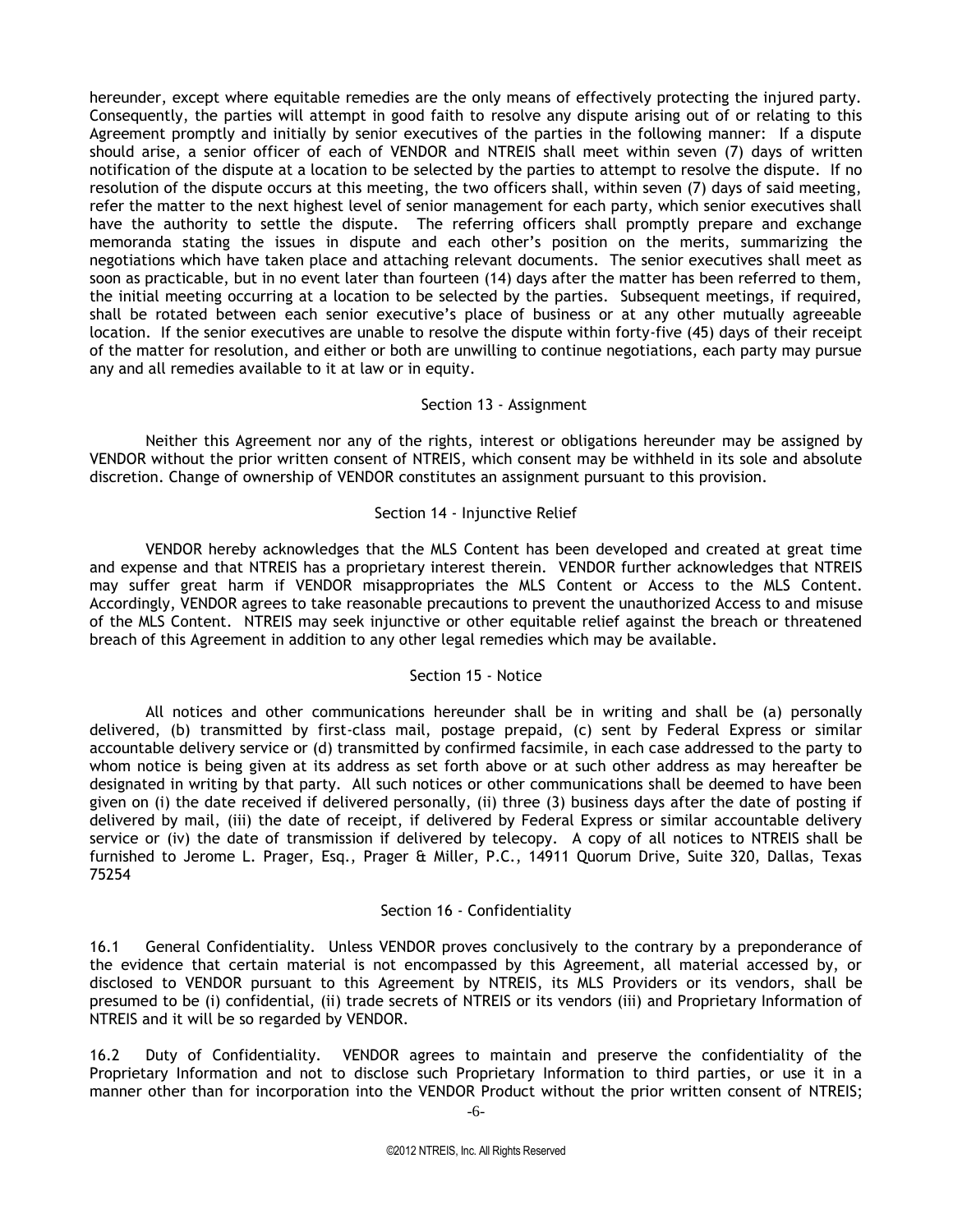provided, however, that VENDOR shall have no such obligation with respect to use or disclosure to others not parties to this Agreement of such Proprietary Information as can be established to have been received by VENDOR at any time from a source other than NTREIS lawfully having possession of such information. Notwithstanding the above, nothing herein shall prevent VENDOR from disclosing all or part of the Proprietary Information that it is legally compelled to disclose by oral deposition, interrogatories, request for production of documents, subpoena, civil investigative demand, or any other legal process provided, however, before any such disclosure by VENDOR, VENDOR shall notify NTREIS in writing of any such order, request to disclose or legal process and cooperate with NTREIS, at NTREIS' cost, with respect to any procedure sought to be pursued by NTREIS to obtain a protective order covering the Proprietary Information against such disclosure by VENDOR.

#### Section 17 - Indemnification

VENDOR assumes sole responsibility for all use of the MLS Content, including the liability and responsibility for any and all Claims, including reasonable attorneys' fees, arising out of VENDOR'S use of the MLS Content and VENDOR Customers' use thereof and VENDOR hereby agrees to release and discharge NTREIS from any and all Claims. VENDOR agrees to indemnify and defend NTREIS from and against all Claims, provided NTREIS notifies VENDOR promptly in writing of a Claim.

#### Section 18 - Disclaimers

18.1 No Verification: NTREIS does not independently verify the currency, completeness, accuracy or authenticity of the MLS Content. The MLS Content reported to and by NTREIS to VENDOR may be subject to transcription and transmission errors. ACCORDINGLY, THE MLS CONTENT PROVIDED BY NTREIS IS PROVIDED ON AN "AS IS, AS AVAILABLE" BASIS.

18.2 Privacy Acknowledgment: VENDOR acknowledges that the federal government and certain states have enacted or may enact laws which place restrictions upon or allow consumers to place restrictions on the use of personally identifiable information. Due to the varying laws and publication dates of privacy notices, NTREIS disclaims any warranty, express or implied, that personally identifiable information which may be contained in the MLS Content has been identified in or deleted from the MLS Content supplied to VENDOR hereunder.

#### Section 19– Survival

Notwithstanding any other provision herein, the obligations of the parties, and each of them, contained in Sections 10, 16 and 17 shall survive any termination of this Agreement.

#### Section 20 – Privacy Information Security

The parties represent and warrant, each to the other, that each will comply with all applicable privacy and information security laws as well as best practices together with all other laws, rules and regulations relevant to each party's business model including, but not limited to, the Gramm Leach Bliley Act, the Final Rules promulgated by the Federal Trade Commission in furtherance of the Gramm Leach Bliley Act, the Telephone Consumer Protection Act of 1991, as amended, the Fair and Accurate Credit Transactions Act, federal do-not-call laws, various state do-not-call laws and the CAN-SPAM Act.

#### Section 21 – Governing Law

This Agreement shall be governed by and construed in accordance with the laws of the State of Texas without reference to its laws governing conflicts of law. Exclusive venue for any action brought to enforce this Agreement shall be Dallas County, Texas. The parties hereby submit to the personal jurisdiction of the United States courts and Texas courts located in Dallas County.

#### Section 22 - Binding upon Successors and Assigns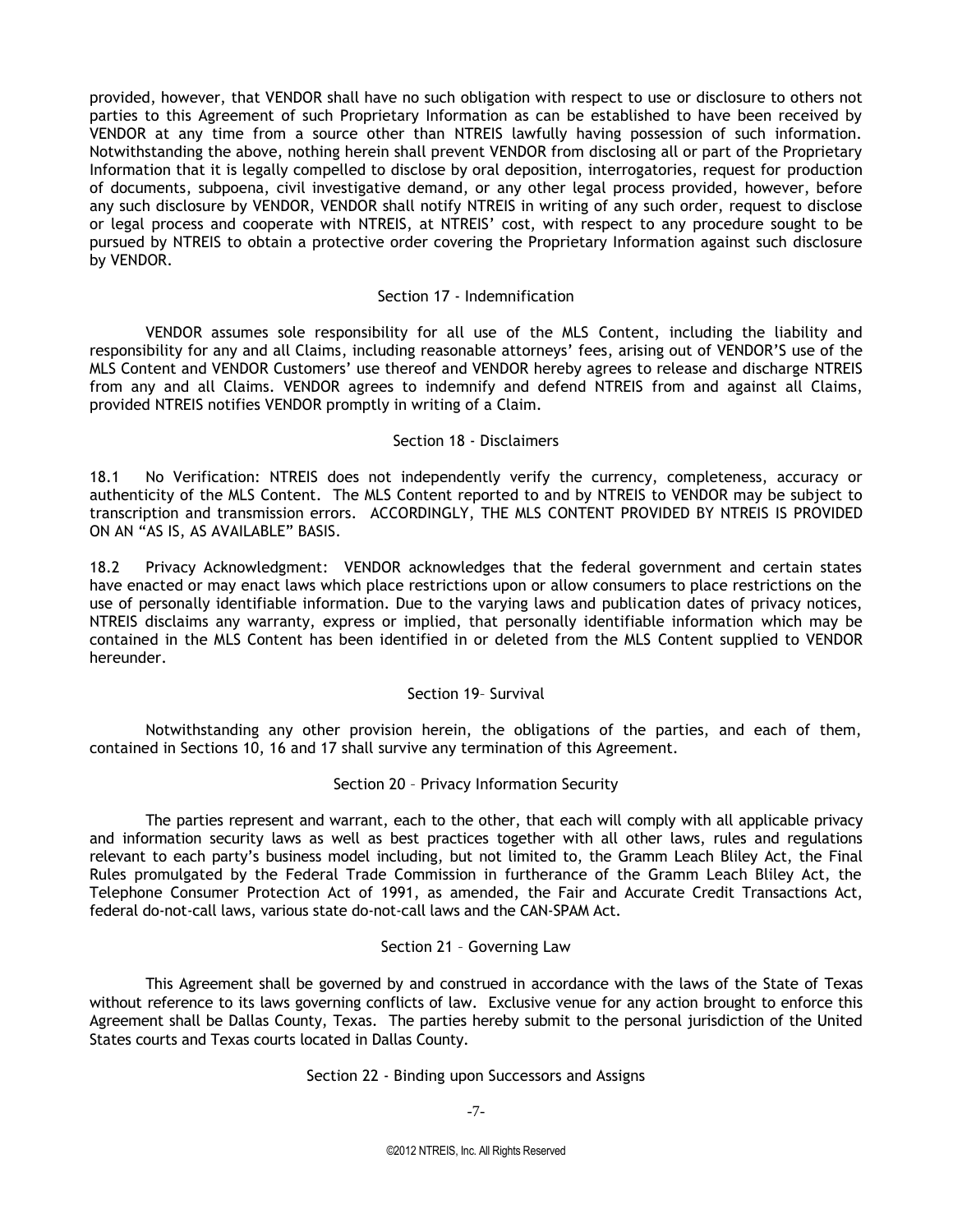Subject to Section 13 of this Agreement, each and all of the covenants, terms, provisions and agreements contained in this Agreement shall be binding upon, and inure to the benefit of, the permitted successors, executors, heirs, representatives, administrators and assigns of the parties hereto.

#### Section 23 - Severability

If any provision of this Agreement shall for any reason and to any extent be held by a court of competent jurisdiction to be invalid or unenforceable, the remainder of this Agreement shall remain in full force and effect and shall be interpreted consistent with the intent of the parties hereto.

#### Section 24 - Entire Agreement

This Agreement, and the documents referred to in this Agreement and the attachment to this Agreement, constitute the entire understanding and agreement of the parties with respect to the subject matter and supersede all prior and contemporaneous agreements or understandings.

#### Section 25 - Amendment

No amendment, modification, supplement or other purported alteration of this Agreement shall be binding upon the parties unless it is in writing and signed on behalf of each party by its own authorized representative; provided however, NTREIS reserves the right to adjust the per VENDOR Customer charge, no more frequently than one time each calendar year, upon thirty (30) days' written notice to VENDOR.

#### Section 26 - No Waiver

No waiver by any party of any condition or of the breach of or default in any term, covenant, representation or warranty contained in this Agreement, whether by conduct or otherwise, in any one or more instances shall be deemed to be or construed as a further and continuing waiver of any such condition, breach, or default or as a waiver of any other condition or breach of any other term, covenant, representation or warranty of this Agreement.

#### Section 27 - Attorneys' Fees

In the event a lawsuit or other legal proceeding shall be commenced with respect to this Agreement, the prevailing party shall be entitled to recover reasonable attorneys' fees to be fixed by the court including, without limitation, all costs and expenses of suit.

#### Section 28 - Force Majeure

Neither party shall be responsible for delays or failures in performance resulting from acts beyond the control of such parties. Such acts shall include, but not be limited to, acts of God, strikes, lock-outs, riots, acts of war, epidemics, governmental regulations superimposed after the fact, fire, communication line failures, power failures, earthquakes or other disasters.

#### Section 29 - No Joint Venture

Nothing contained in this Agreement shall be deemed or construed as creating a joint venture or partnership between the parties. Except as expressly set forth, no party by virtue of this Agreement is authorized as an agent, employee or legal representative of any other party, and the relationship of the parties is, and at all times will continue to be, that of independent contractors.

#### Section 30 - Further Assurances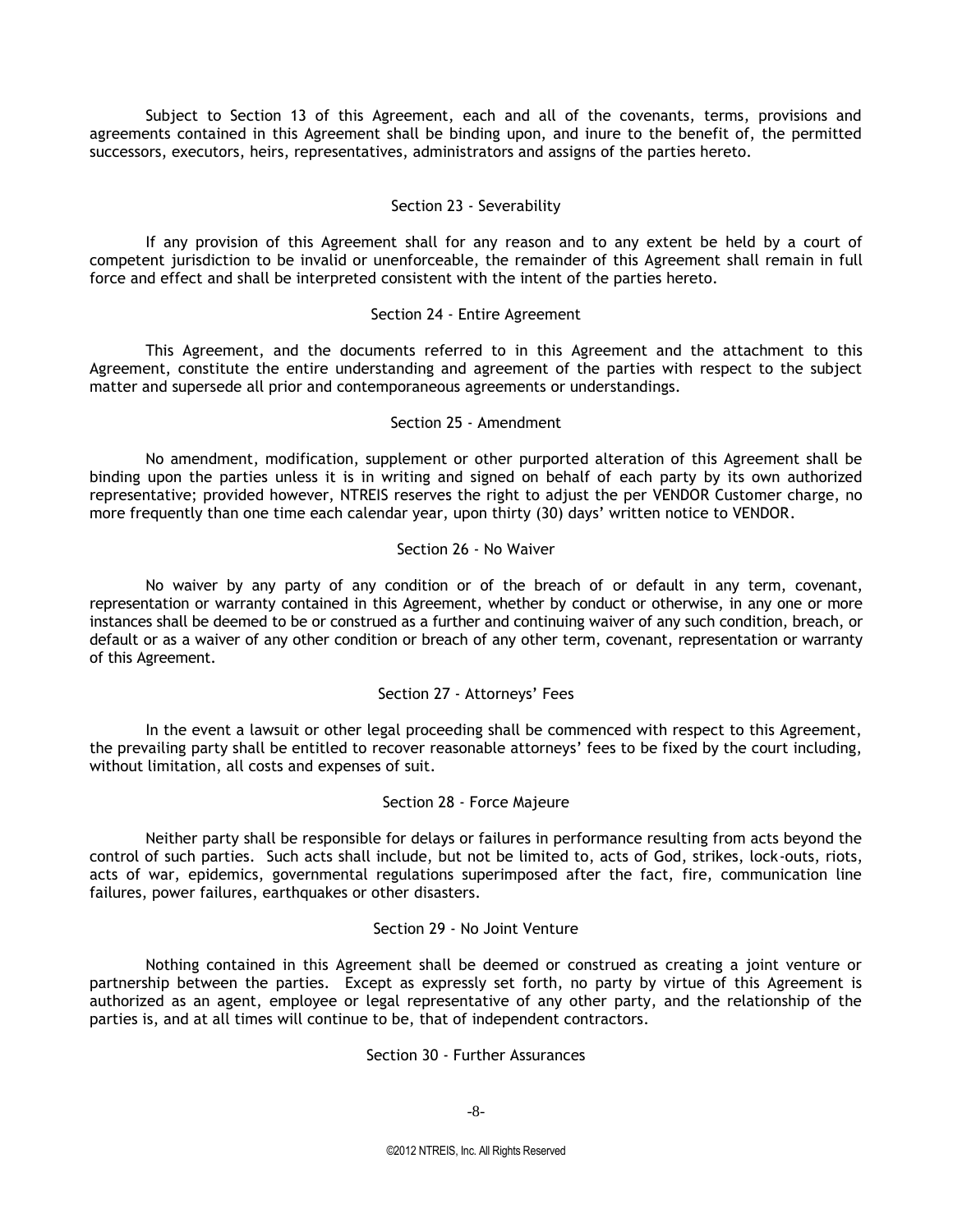Each party agrees to cooperate fully with the other party and to execute such further instruments, documents and agreements, and to give such further written assurances as may be reasonably requested by the other party, to better evidence and reflect the transactions described in and contemplated by this Agreement, and to carry into effect the intents and purposes of this Agreement.

Section 31 - Authority and Approval

Each party warrants that it has full power and authority to enter into and perform this Agreement and the person signing this Agreement on behalf of such party has been properly authorized and empowered to enter into this Agreement. Each party further acknowledges that it has read this Agreement and agrees to be bound by it.

The terms and provisions of the VENDOR Access Billing and Collection Schedule are incorporated herein and made a part hereof for all purposes. The parties hereto have executed this Agreement the day and year set forth below.

|                                                                                                             |                                                   | NTREIS:                        |
|-------------------------------------------------------------------------------------------------------------|---------------------------------------------------|--------------------------------|
| Address:                                                                                                    | NORTH TEXAS REAL ESTATE INFORMATION SYSTEMS, INC. |                                |
| 1950 N. Stemmons Freeway; Suite 3018<br>Dallas, Texas 75207<br>Phone: (214) 800-8420<br>Fax: (214) 800-8425 |                                                   |                                |
|                                                                                                             |                                                   |                                |
| <b>VENDOR:</b><br>Address:                                                                                  |                                                   | (Print Name of Vendor Contact) |
|                                                                                                             |                                                   | (Primary Phone #)              |
| <b>Primary Contact Email:</b>                                                                               |                                                   |                                |
| Technical Contact Name/ Email (If different):                                                               |                                                   |                                |
|                                                                                                             | T:+1                                              |                                |

Title: \_\_\_\_\_\_\_\_\_\_\_\_\_\_\_\_\_\_\_\_\_\_\_\_\_\_\_\_\_\_\_\_\_\_\_ Date: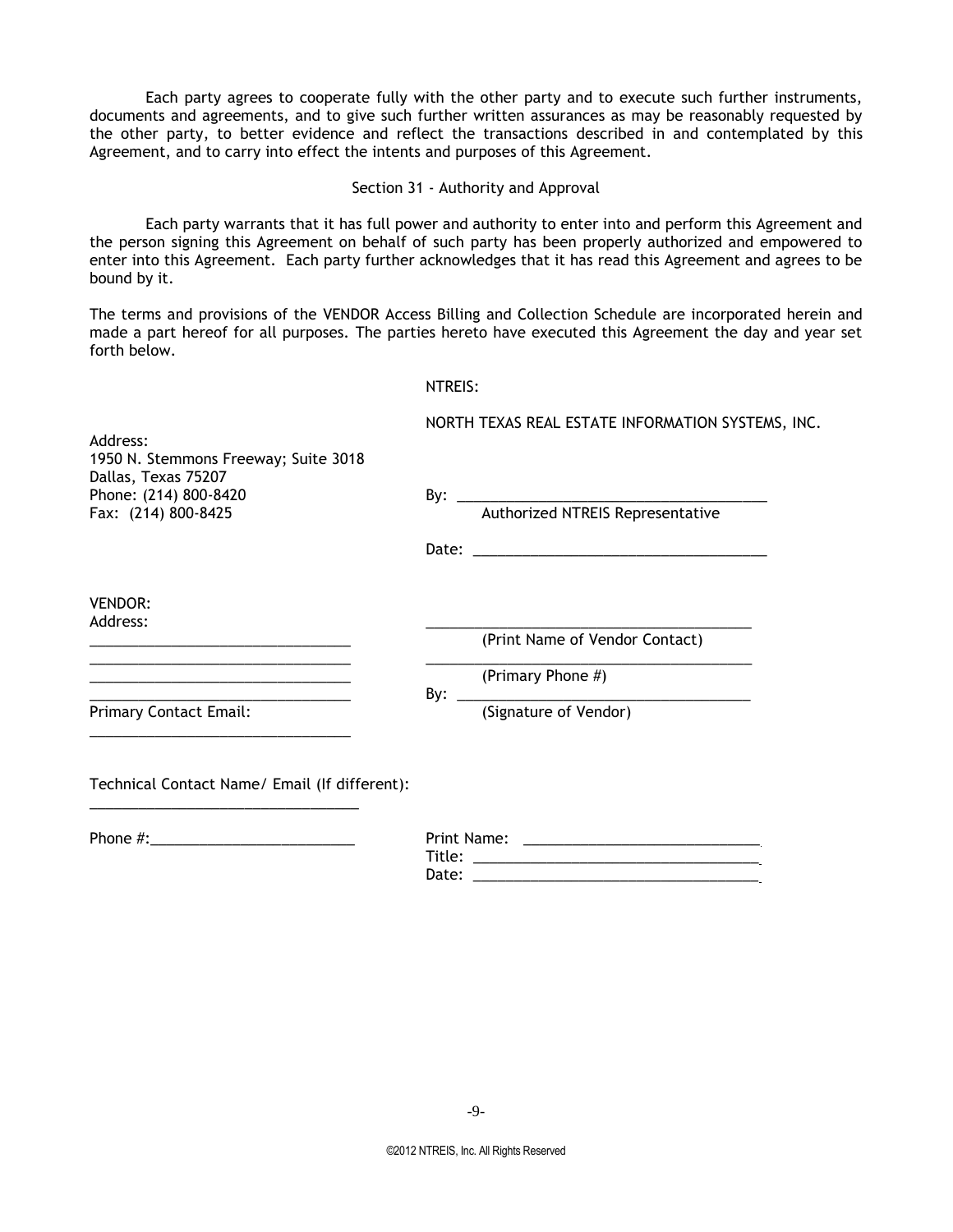# VENDOR PRODUCT AND SERVICES DESCRIPTION SCHEDULE

*(To be completed by VENDOR prior to execution of Contract – Please provide a brief description of your intended use of the NTREIS MLS data below.)*

# For NTREIS Staff Use Only:

| Assign RETS Credentials                          |  |
|--------------------------------------------------|--|
| <b>Update SF Account</b>                         |  |
| Set Table Row Limits to RETS User                |  |
| Verify first customer addendum has been approved |  |
| <b>Email RETS Credentials</b>                    |  |